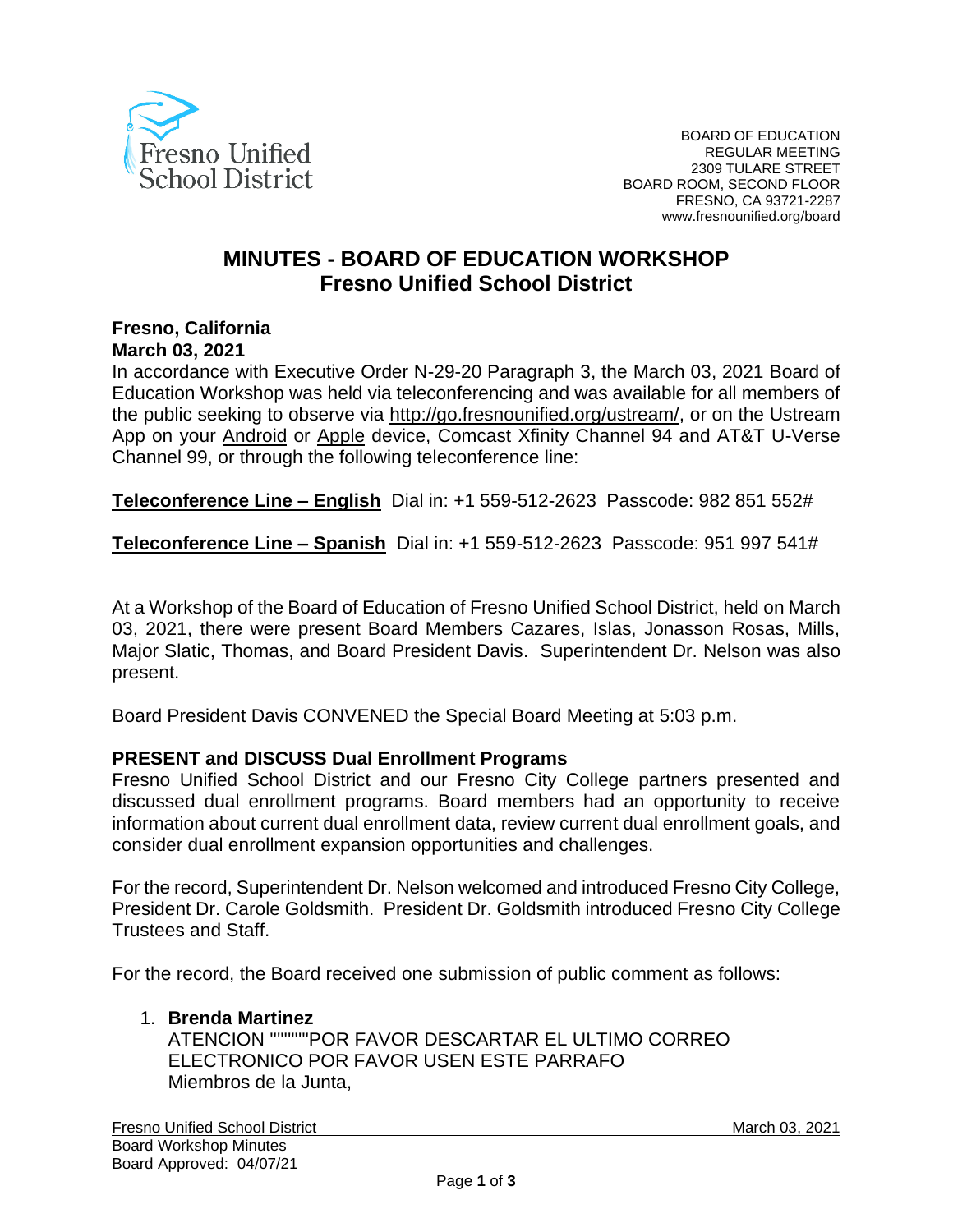Mi nombre es Brenda Martinez. Tengo cuatro estudiantes que asisten a las escuelas de FUSD y soy una madre líder en GO Fresno. Mi hijo Marcos es un estudiante de undécimo grado en Patiño High School. Marcos es un estudiante exitoso y respetuoso, con un GPA de 3.50; sin embargo, Marcos perdió la oportunidad de participar en las clases de doble matriculación debido a la falta de información oportuna por parte de los administradores escolares y el distrito. Ahora tendrá que esperar más para tomar esos cursos y, como familia, tendremos que pagar más clases en la universidad de las que podría haber aprovechado si hubiera tenido la información correcta antes. Siento que he sido una madre comprometida e informada que ha participado constantemente en la educación de mis hijos, sin embargo, no tuve conocimiento de tales programas hasta que fue demasiado tarde.

Al considerar expandir los programas de doble matriculación, le pido al Distrito Escolar Unificado de Fresno que sea una prioridad informar tanto a los estudiantes como a sus familias sobre cómo pueden aprovechar este tipo de programas, y que esas comunicaciones se presenten en varios idiomas y de manera oportuna. . Estos son algunos de los programas más exitosos del distrito; deberíamos facilitar que todos los estudiantes participen en la doble matriculación.

# ENGLISH TRANSLATION

## **Brenda Martinez**

ATTENTION '''''''''''''PLEASE DISCARD THE LAST EMAIL PLEASE USE THIS PARAGRAPH

## Board Members,

My name is Brenda Martinez. I have four students who attend FUSD schools and I am a parent leader at GO Fresno. My son Marcos is an 11th grader at Patiño High School. Marcos is a successful and respectful student, with a 3.50 GPA; However, Marcos missed the opportunity to participate in dual enrollment classes due to a lack of timely information from school administrators and the district. Now, he has to wait longer to take those courses and, as a family, we have to pay more for college classes than if he could have taken advantage of the opportunity now if he had the right information. I feel that I have been a committed and informed mother who has participated in the education of my children; however, I was not aware of such programs until it was too late. When considering expanding dual enrollment programs, I ask that Fresno Unified School District prioritize informing students and their families about how they can take advantage of such programs, and that such communications be made in multiple languages and in a timely manner. Those are some of the district's most successful programs; we should make it easy for all students to participate in dual enrollment.

For the record, Board Members had comments/questions pertaining to the agenda item. A summary is as follows: Requested the program be expanded to include more students. Requested a communication to students so they understand straight A's are not required in order to participate in dual enrollment. Requested clear messaging to help students